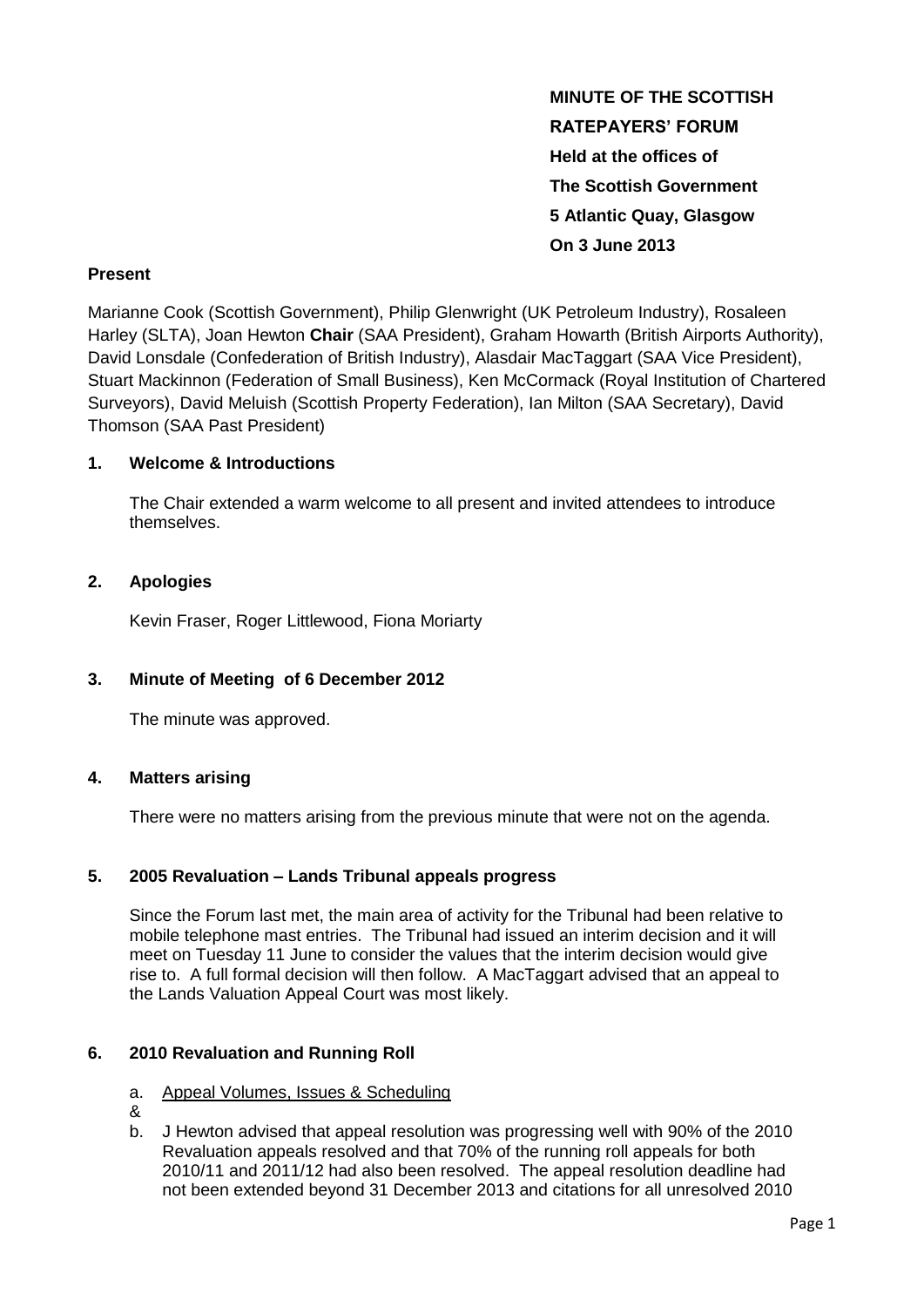Revaluation appeals would be issued by 30 June 2013. The Lands Tribunal had indicated that it intended to seek early resolution for any disputed referral requests. J Hewton advised that referrals to the Tribunal may be sought by end of June on a unilateral basis, with referrals sought on a joint basis possible up to three months prior to the appeal resolution deadline.

K McCormack advised that some ratepayers' representatives were concerned that the appeal resolution deadline in Scotland was not mirrored in England and Wales where some schemes of valuation have yet to be discussed. He also raised the question of increased allowances for subjects valued by reference to costs following the outcome of an appeal against the 2005 assessment of a steelworks in Wales where allowances were increased for unimproved buildings that were more than 50 years old. D Thomson advised that the SAA were aware of the decision. It was observed that the decision was subject to a further appeal and that subjects in Scotland with unimproved elements that were more than 50 years old would be likely to benefit from end allowances.

In response to a question from D Lonsdale, J Hewton advised that harmonisation meetings took place with the Valuation Office representing England & Wales, the Northern Ireland Land and Property Service, the Valuation Agency for the Republic of Ireland and the Scottish Assessors Association twice per annum with liaison on a subject by subject basis as required. She also advised that Northern Ireland was proceeding with the 2015 revaluation whereas Scotland had postponed the 2015 revaluation to 2017 in line with the position in England and Wales.

#### c. Lands Valuation Appeal Court

J Hewton advised that a small number of Valuation Appeal Committee decisions were in the process of being stated for consideration by the court and that a diet of hearings is likely during September/October this year.

Since the Forum last met, the court had issued its opinions on the valuation of Stobo Castle health spa [\(http://www.scotcourts.gov.uk/opinions/2012CSIH94.html\)](http://www.scotcourts.gov.uk/opinions/2012CSIH94.html), reversing the Valuation Appeal Committee decision and upholding the Assessor for Scottish Borders approach.

In response to a question from R Harley regarding the progress in resolving material change of circumstance appeals, J Hewton advised that the majority of these appeals were due to be resolved by 31 December 2013 and that they would be allocated to hearings within a phased programme of citations by individual committees. She also acknowledged that the majority of these appeals would need to be withdrawn following decisions of the Lands Valuation Appeal Court but the merits of some appeals would remain open to debate due to the particular circumstances unique to the property in question.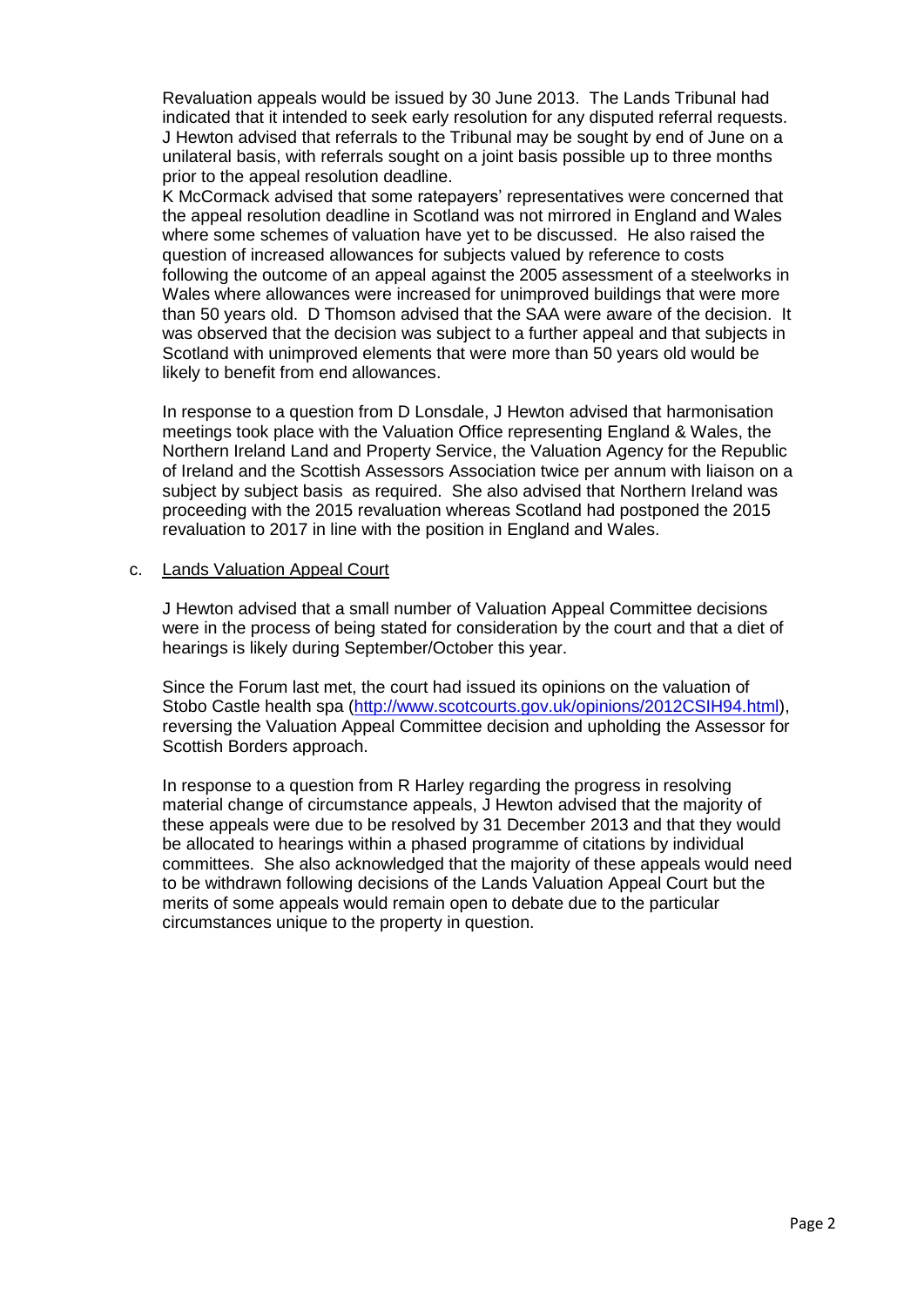## **7. Scottish Government**

M Cook advised the Forum of recent Scottish Government personnel changes with Kenneth Hogg replacing Sarah Davidson as Director of Local Government and Communities. Stephen Gallagher has replaced Ian Davidson as Deputy Director of the Local Government Division.

The 2013/14 rate poundage is 46.2p with the larger business supplement at 0.9p. The public health is 13.0p for 2013/14.

The Small business bonus scheme thresholds and other reliefs remain unchanged in 2013-14. The exception being Empty property relief that has been reformed, with 100% relief for the first 3 months and 10% thereafter.

M Cook advised that two new reliefs were introduced from 1 April. Fresh start relief is targeted at new occupiers of shops or offices that have been unoccupied for at least a year; New start relief is aimed at developers of new build properties, providing relief of up to 100% for up to 18 months where the new properties remain vacant. [http://www.scotland.gov.uk/Topics/Government/local-government/17999/11199/brief](http://www.scotland.gov.uk/Topics/Government/local-government/17999/11199/brief-guide)[guide](http://www.scotland.gov.uk/Topics/Government/local-government/17999/11199/brief-guide)

M Cook advised that the costs of New start and Fresh start reliefs were estimated at approx. £2M and that the numbers benefitting from these reliefs will be made available in due course.

In addition, it was noted that there has been some revision to the boundary of the Inverness enterprise area and that new West Lothian enterprise area had been established [http://www.scotland.gov.uk/Topics/Economy/EconomicStrategy/Enterprise-](http://www.scotland.gov.uk/Topics/Economy/EconomicStrategy/Enterprise-Areas/Incentives/Business-Rates)[Areas/Incentives/Business-Rates](http://www.scotland.gov.uk/Topics/Economy/EconomicStrategy/Enterprise-Areas/Incentives/Business-Rates)

Whilst the outcomes from the Scottish Government consultation 'Supporting Business - Promoting Growth' were not yet available, individual responses (where consent was given) had been published. M Cook provided an overview of some common themes in the 93 responses. The postponement of the 2015 revaluation to 2017, the changes to empty property relief and the appeals process had featured in several responses. It is anticipated that the analysis of consultation responses will follow during the Summer.

M Cook also commented that timescales for the release of revaluation values, the advance publication of relief schemes, the provision of localised relief schemes and tackling avoidance also featured in many responses.

P Glenwright enquired whether a move to triennial revaluations, which he considered would be favoured by business and could reduce the impact of revaluations, would be entertained. M Cook responded that such a move would be likely to necessitate the decoupling of rates poundage with England if it was to be affordable in the long term.

D Meluish raised the issue of retail price indexation of the rate poundage and K McCormack made reference to the treatment of biomass power generation. M Cook responded that these points had been made in consultation responses.

S Mackinnon raised the issue of town centre reviews and the potential interplay with localised relief schemes. M Cook advised that she understood that the town centre review team was due to report shortly. She commented that the Business Rates Incentivisation Scheme that was currently under re-negotiation between COSLA and the Scottish Government would allow local councils to benefit from local economic